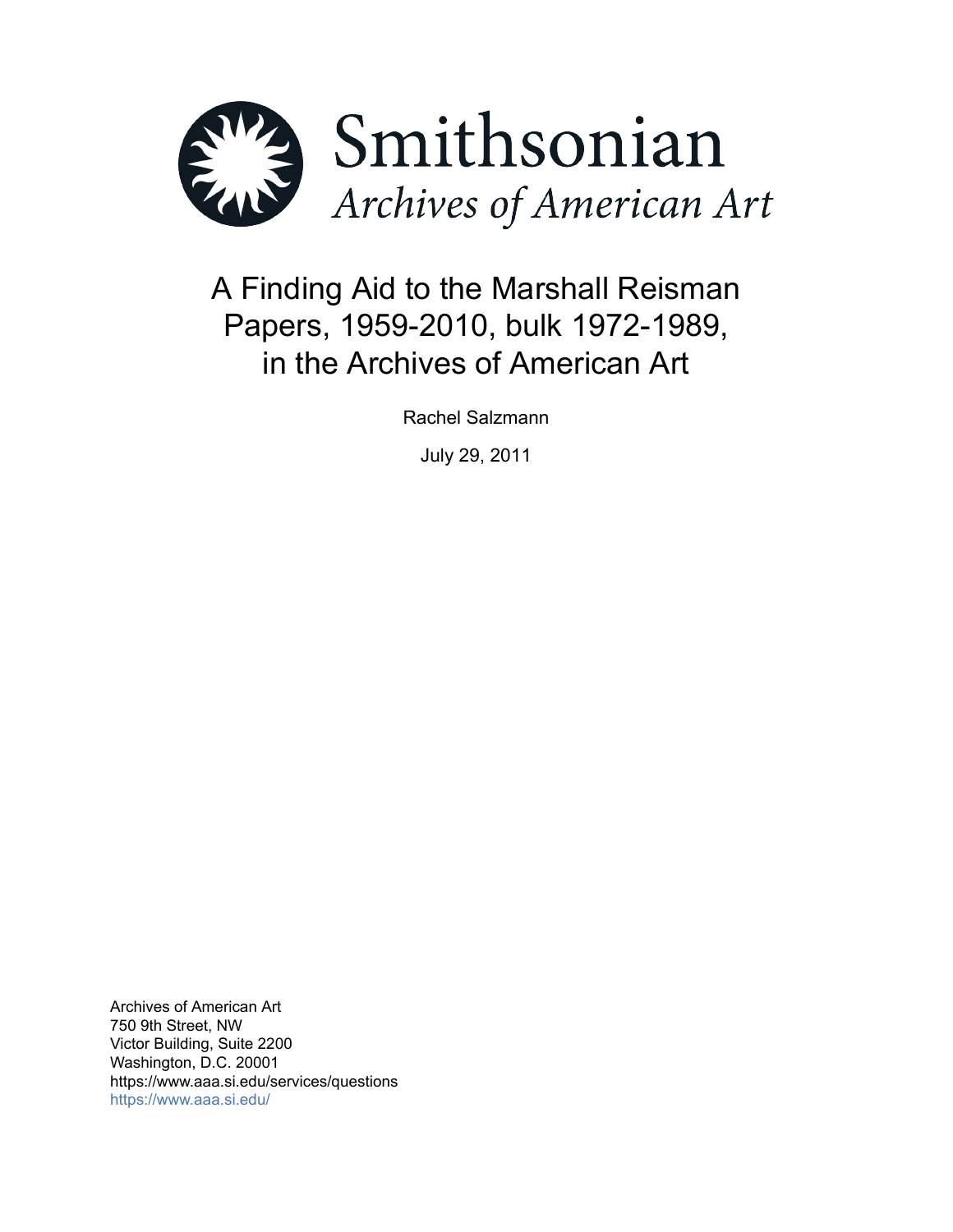## **Table of Contents**

<span id="page-1-0"></span>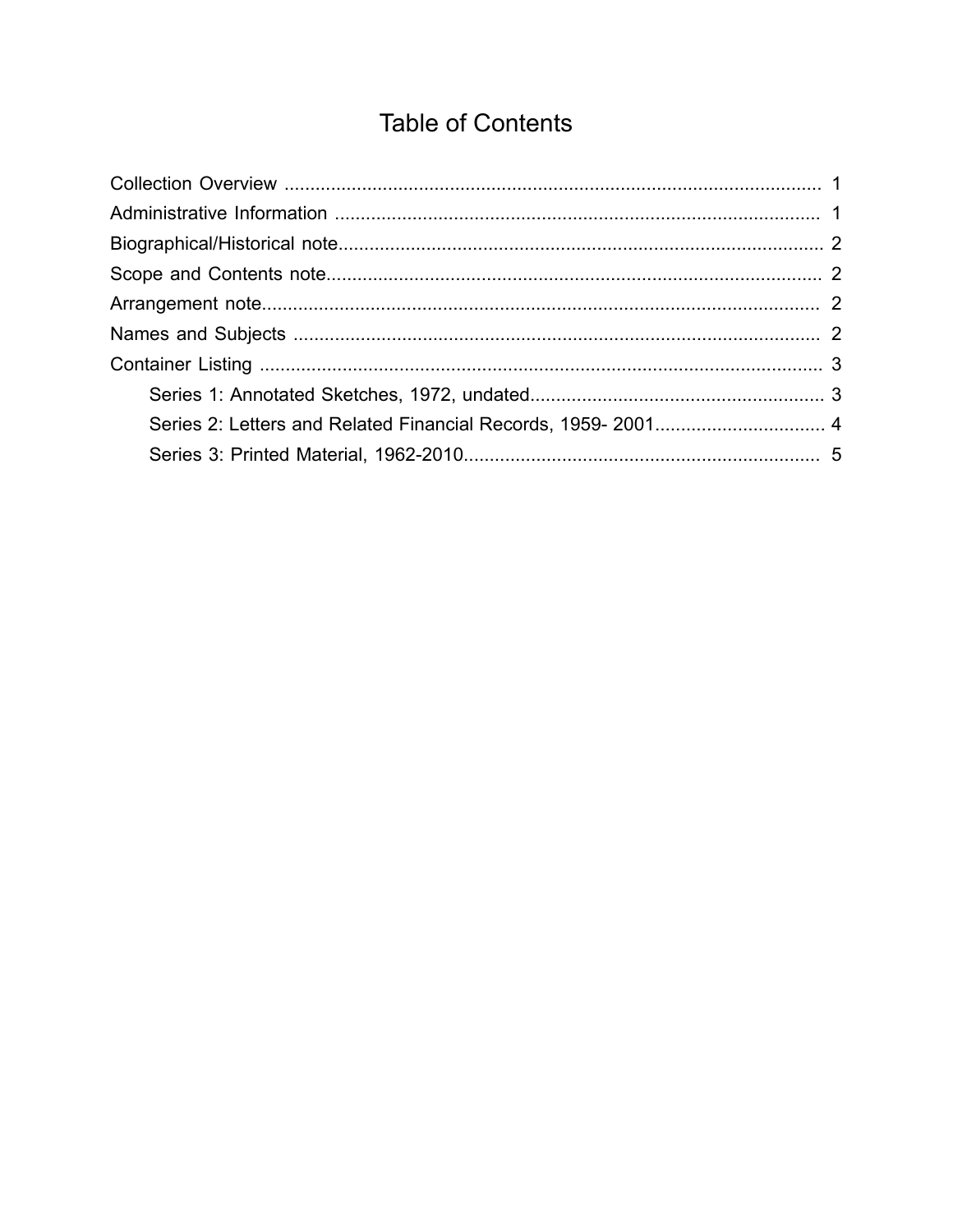#### <span id="page-2-0"></span>**Collection Overview**

| <b>Repository:</b> | Archives of American Art                                                                                                                                                                                                                                                                                                                                                     |
|--------------------|------------------------------------------------------------------------------------------------------------------------------------------------------------------------------------------------------------------------------------------------------------------------------------------------------------------------------------------------------------------------------|
| Title:             | Marshall Reisman papers concerning George Nakashima                                                                                                                                                                                                                                                                                                                          |
| Date:              | 1959-2010<br>(bulk 1972-1989)                                                                                                                                                                                                                                                                                                                                                |
| Identifier:        | AAA.reismars                                                                                                                                                                                                                                                                                                                                                                 |
| Creator:           | Reisman, Marshall, 1914-2009                                                                                                                                                                                                                                                                                                                                                 |
| Extent:            | 0.2 Linear feet                                                                                                                                                                                                                                                                                                                                                              |
| Language:          | English.                                                                                                                                                                                                                                                                                                                                                                     |
| Summary:           | The Marshall Reisman papers concerning George Nakashima are<br>dated 1959-2010, bulk 1972-1989, and comprise 0.2 linear feet.<br>The papers include letters, correspondence, annotated sketches,<br>photographs, financial records, and printed material related to<br>commissioned works by woodworker and sculptor George Nakashima<br>for art collector Marshall Reisman. |

## <span id="page-2-1"></span>**Administrative Information**

#### Acquisition Information

Donated by the Dorothy and Marshall M. Reisman Foundation through Robert Falter, trustee, 2010.

#### Processing Information

The collection was processed by Rachel Salzmann in 2011.

#### Preferred Citation

Marshall Reisman papers concerning George Nakashima, 1959-2010. Archives of American Art, Smithsonian Institution.

#### **Restrictions**

Use of original papers requires an appointment.

#### Terms of Use

The Archives of American Art makes its archival collections available for non-commercial, educational and personal use unless restricted by copyright and/or donor restrictions, including but not limited to access and publication restrictions. AAA makes no representations concerning such rights and restrictions and it is the user's responsibility to determine whether rights or restrictions exist and to obtain any necessary permission to access, use, reproduce and publish the collections. Please refer to the [Smithsonian's](https://www.si.edu/termsofuse) Terms of Use for additional information.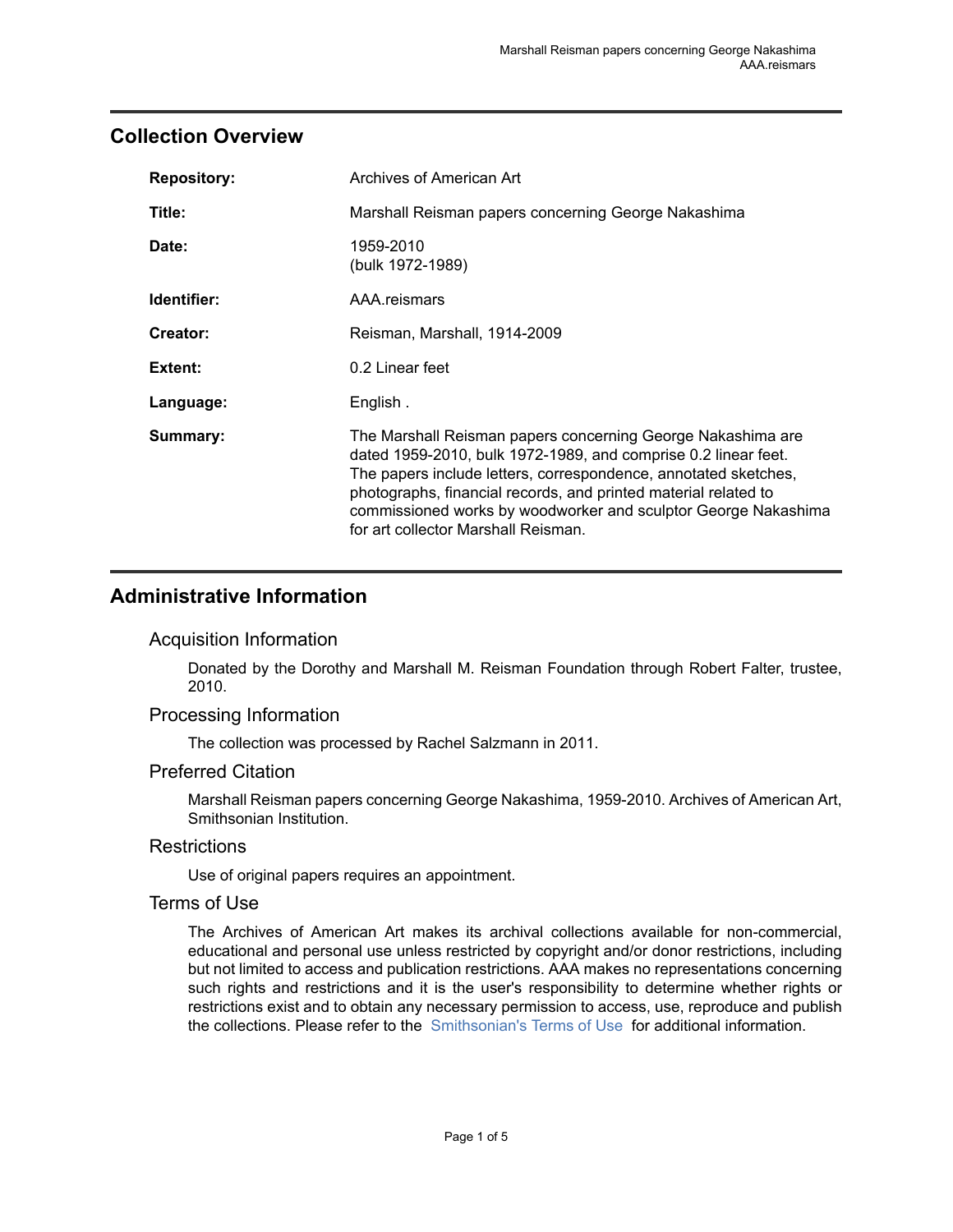## <span id="page-3-0"></span>**Biographical Note**

Marshall Reisman (1914-2009) and his wife Dorothy (1914-2008) were both art collectors from Syracuse, NY. They commissioned furniture and other objects from George Nakashima (1905-1990).

## <span id="page-3-1"></span>**Scope and Contents**

The Marshall Reisman papers concerning George Nakashima are dated 1959-2010, bulk 1972-1989, and comprise 0.2 linear feet. The papers include correspondence, letters, annotated sketches, receipts, photographs, financial records, and printed material related to commissioned works by woodworker and sculptor George Nakashima for art collector Marshall Reisman.

#### <span id="page-3-2"></span>**Arrangement**

The collection is arranged as 3 series:

Missing Title:

- Series 1: Annotated Sketches, 1972, 1989 (Box 1; 1 folder)
- Series 2: Letters and Related Financial Records, 1959-2001 (Box 1; 5 folders)
- Series 3: Printed Material 1962-2010 (Box 1; 2 folders)

## <span id="page-3-3"></span>Names and Subject Terms

This collection is indexed in the online catalog of the Smithsonian Institution under the following terms:

Subjects:

Collectors and collecting -- New York (State) **Sculptors** Woodworkers

Types of Materials:

Photographs **Sketches** 

Names:

Nakashima, George, 1905-1990

Functions:

Art commissions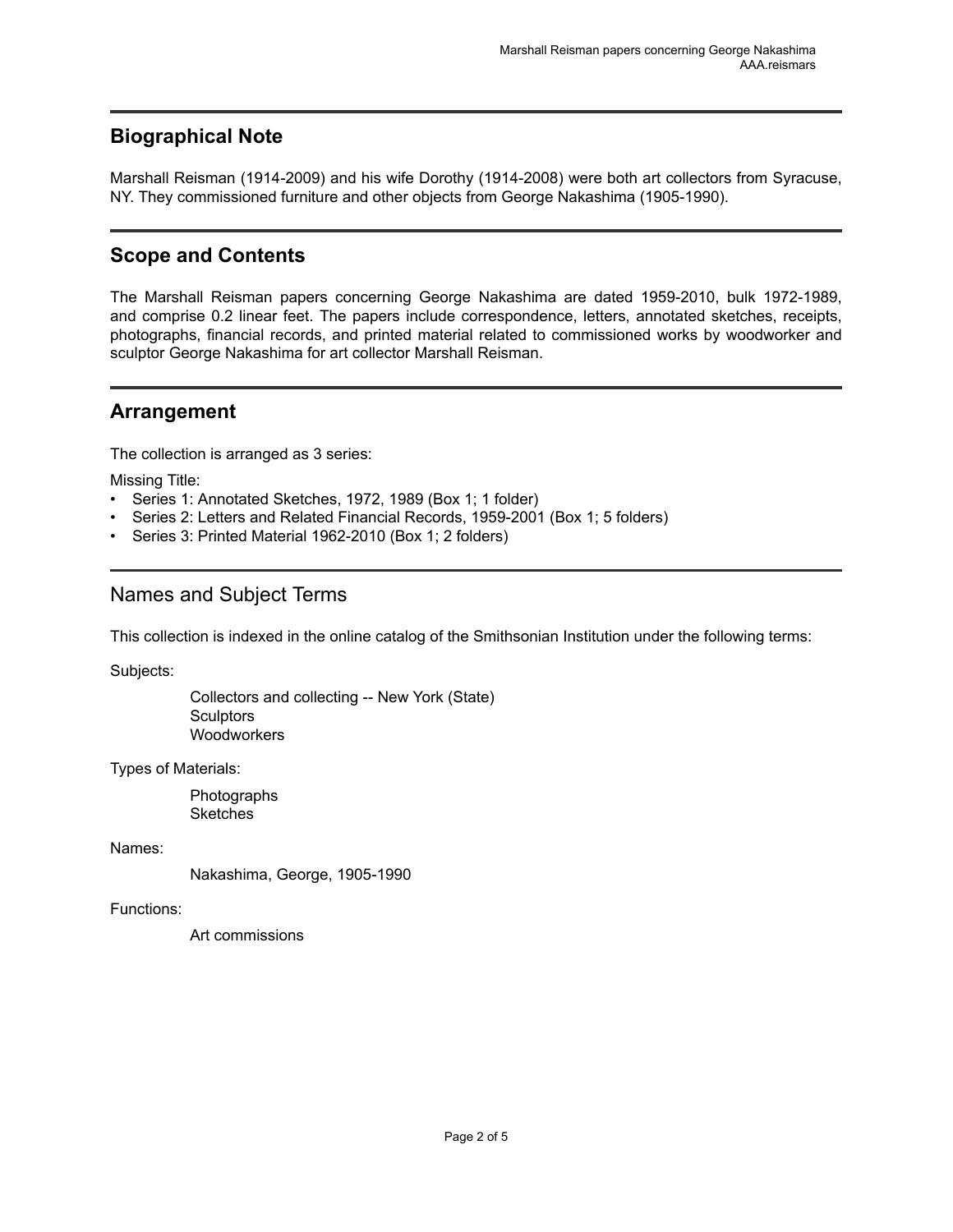## <span id="page-4-0"></span>**Container Listing**

## <span id="page-4-1"></span>Series 1: Annotated Sketches, 1972, undated

*1 Folder (Box 1)*

Scope and Contents: Annotated sketches of furniture and objects designed by Nakashima for Reisman.

Box 1, Folder 1 Annotated Sketches, 1972, undated

*Return to Table of [Contents](#page-1-0)*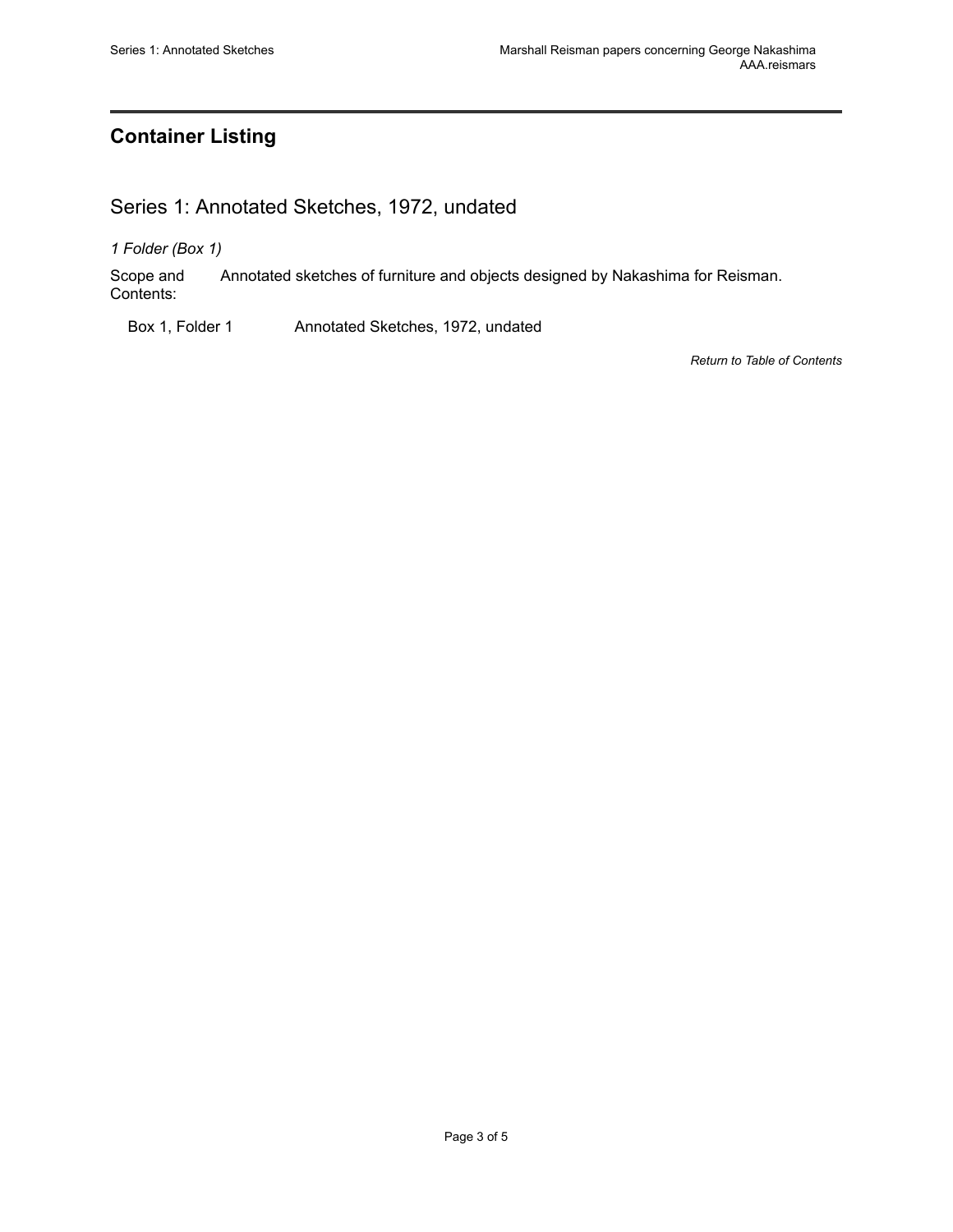## <span id="page-5-0"></span>Series 2: Letters and Related Financial Records, 1959- 2001

*5 Folders (Box 1)*

- Scope and Contents: Letters and photographs concerning furniture and other objects designed by Nakashima for Reisman. Related financial records include recceipts, estimates for restorations, invoices, and shipping records.
	- Box 1, Folder 2-6 Letters and Related Financial Records, 1959-2001

*Return to Table of [Contents](#page-1-0)*